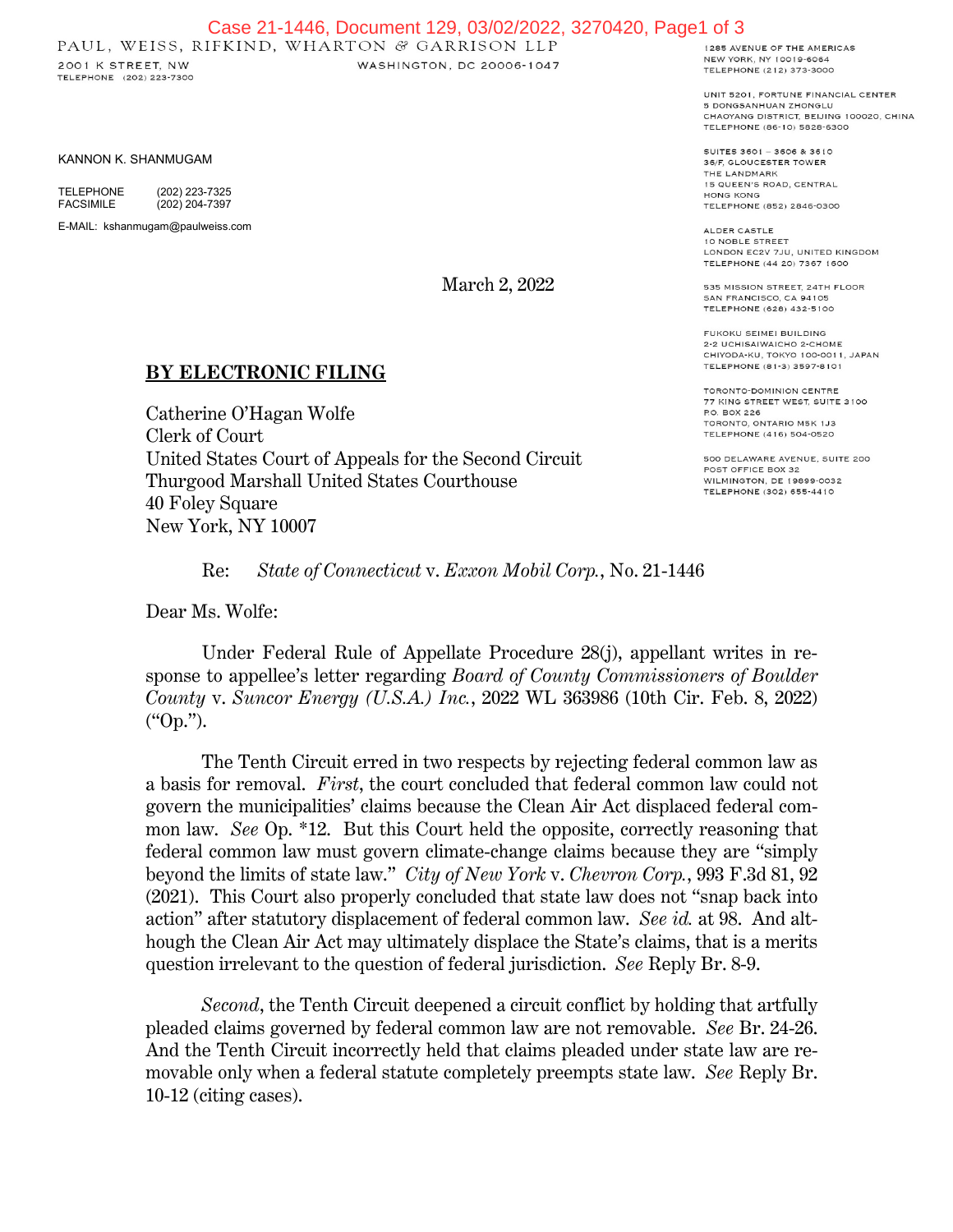PAUL, WEISS, RIFKIND, WHARTON & GARRISON LLP Ms. Catherine O'Hagan Wolfe 2

With respect to federal-officer jurisdiction: the record here is more robust than the one before the Tenth Circuit, and the Tenth Circuit confirmed that "[w]artime production" is "the paradigmatic example" of private conduct at the direction of a federal officer. Op. \*6. Appellant has undertaken "critical efforts the federal [government] would need to undertake itself in the absence of a private contract" by, *inter alia*, supplying military fuels. *Id*.

The Tenth Circuit's holdings on *Grable* jurisdiction and OCSLA are erroneous for the reasons explained in appellant's briefing. *See* Br. 29-36, 43-47.

We would appreciate it if you would circulate this letter to the panel at your earliest convenience.

Respectfully submitted,

/s/ Kannon K. Shanmugam Kannon K. Shanmugam

cc: All counsel of record (via electronic filing)